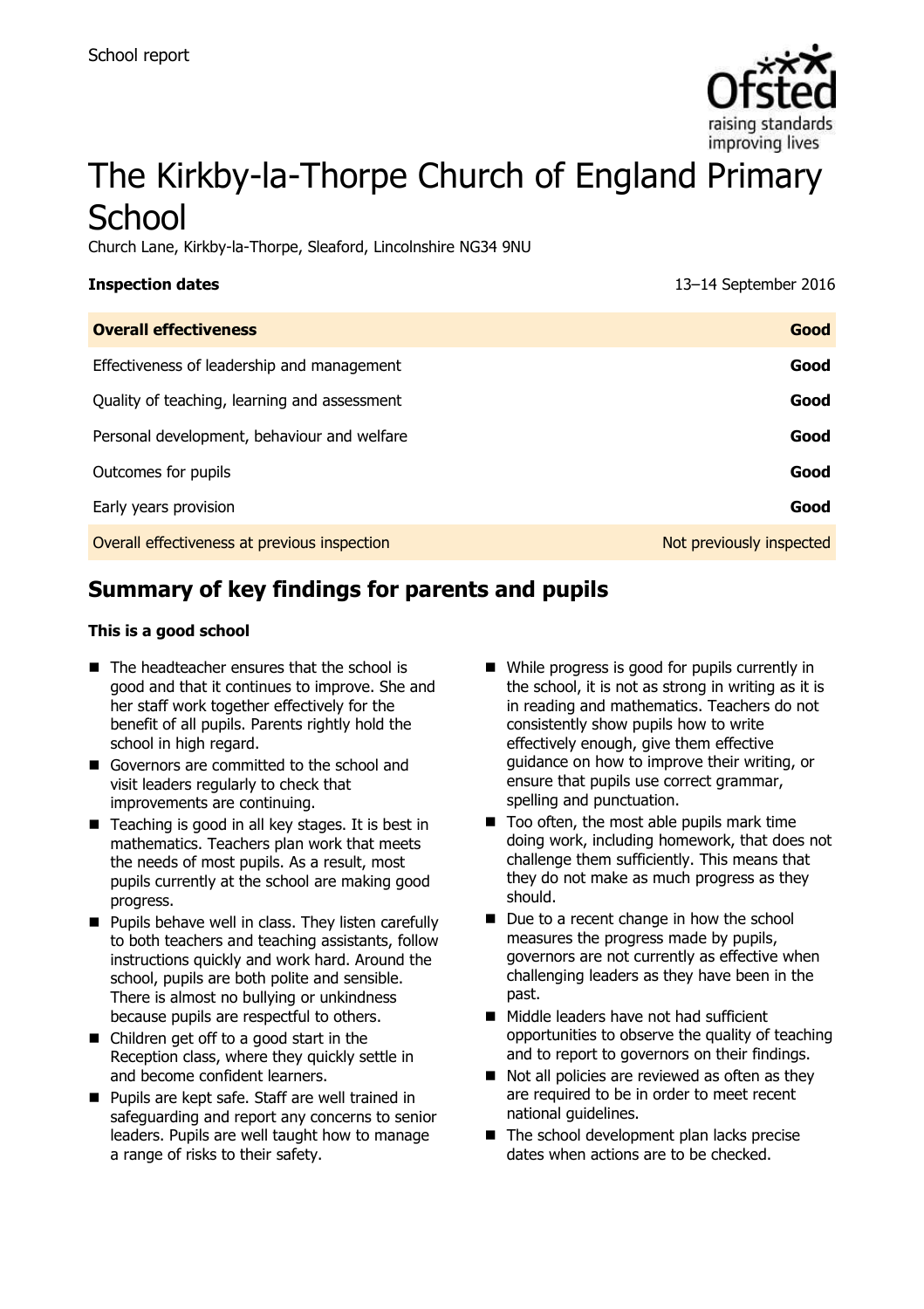

# **Full report**

## **What does the school need to do to improve further?**

- Make leadership and management more effective by ensuring that:
	- the new systems for measuring pupils' progress are embedded throughout the school, so that governors are provided with the information they need to hold leaders precisely to account in relation to the outcomes of different groups of pupils
	- middle leaders play a full part in monitoring all aspects of the subjects for which they have responsibility, and report regularly to governors on the progress of actions taken
	- timescales for monitoring actions in the school development plan are clearly included, in order that no improvements are delayed or missed
	- the policy for supporting pupils who have special educational needs and/or disabilities is reviewed annually, and that the policy for safeguarding is updated quickly to reflect new national requirements.
- Improve the quality of teaching to accelerate pupils' progress in writing by ensuring that:
	- when teachers model the writing process for pupils they do so effectively, checking that pupils apply their skills in grammar, punctuation and spelling correctly
	- staff give pupils sufficient time to re-draft their work so its quality is as high as possible
	- the most able pupils are moved on to appropriately challenging work more quickly, and are given homework that makes them think deeply.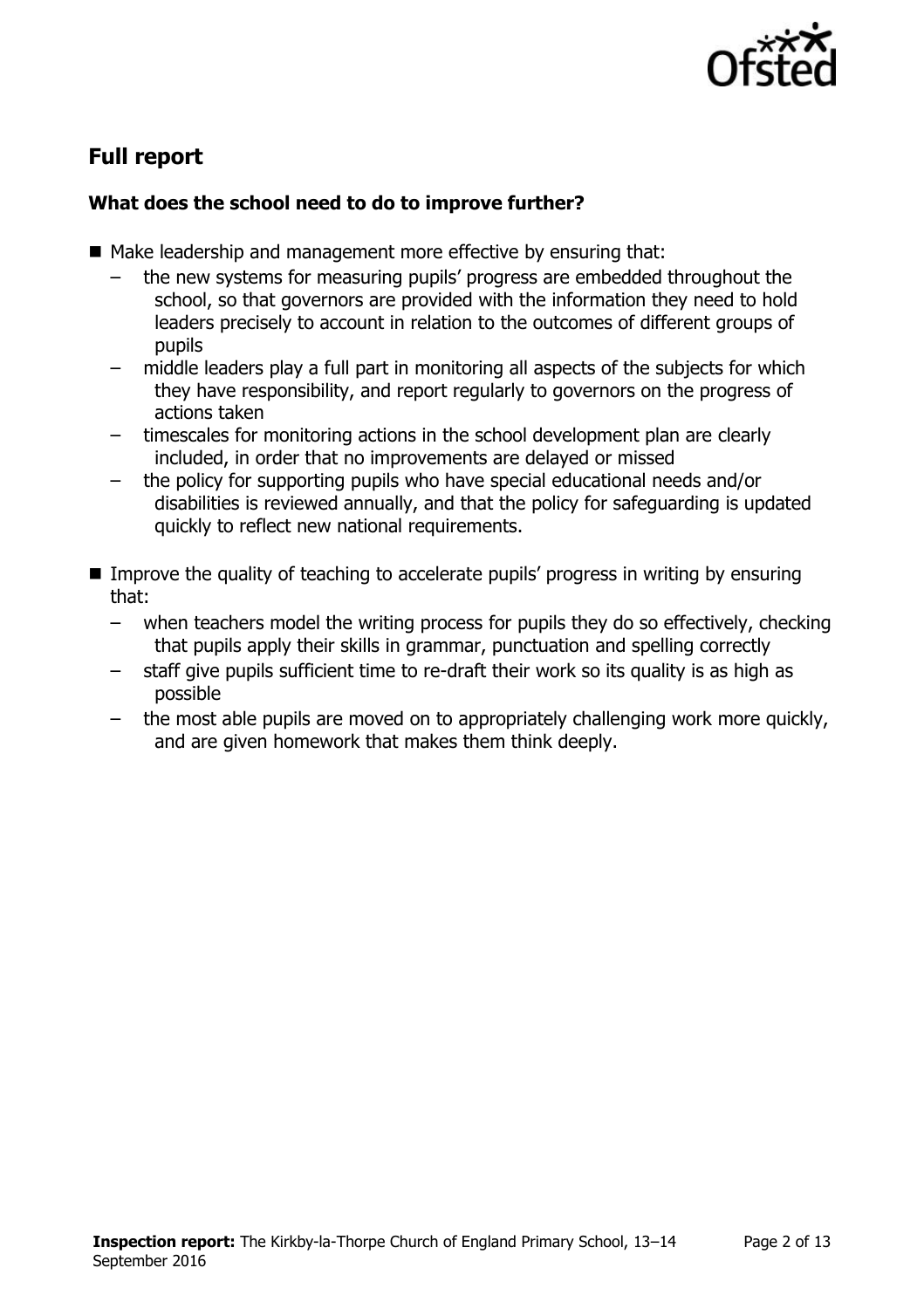

# **Inspection judgements**

#### **Effectiveness of leadership and management Good**

- The headteacher is well respected by parents, pupils, governors and staff, and sets high expectations. She is determined that the school will continue to improve until its provision, and especially its outcomes for pupils, is the best possible. She ensures that staff work closely together and that they communicate continually so that they can share ideas on how to improve further. Staff know pupils and their families well. This means that they can quickly deal with any issues or matters of concern that arise.
- Both the headteacher and the assistant headteacher know the many strengths of the school and they have a very clear idea of what needs to be done to accelerate the progress of pupils in areas where it is not as rapid as it should be. The school's selfevaluation plan is accurate and sets out a number of key areas for further improvement.
- **Processes to manage the performance of teachers are fit for purpose and are rigorous.** Targets are appropriately challenging, and the headteacher ensures that staff receive good-quality continuing professional development to improve their skills. Those who are new to the teaching profession, or who are less confident, told the inspector that they felt well supported, and that they are given access to a range of good support to build their knowledge and effectiveness.
- Leaders ensure that pupil premium and service premium funding are appropriately spent to improve the attainment of disadvantaged and service pupils. These pupils receive effective support to ensure that their progress accelerates and that differences diminish between their attainment and that of other pupils nationally.
- The school's curriculum is broad and appropriately balanced to ensure that pupils receive a well-rounded education. The headteacher is determined that, while teachers rightly give priority to lessons in English and mathematics, the frequency of these lessons is not at the expense of teaching in other subjects. Leaders ensure that teachers also plan interesting work for pupils. This is supplemented by many exciting and regular trips, or visitors to lessons, who make learning come alive.
- **Pupils enjoy the wide range of extra-curricular activities greatly. These include music,** choir, cooking, craft and an Eco Club, as well as football, netball, cross-country and rugby. These activities nurture pupils' interests and skills well.
- Leaders see that the primary physical education and sports funding is used effectively. Pupils told the inspector how keen they were to stay fit and healthy, happily insisting on demonstrating to him at breaktime just how many star jumps and press-ups they could do. Because of the effective use of the extra funding, participation rates in sporting activities have increased. Pupils take part in a wide range of sporting competitions, including cross-country, swimming and tri-golf. They also participate in a number of sporting festivals, including water polo, boccia, taekwondo and archery.
- Fundamental British values are taught well to pupils, with the promotion of respect for others a particular strength. 'Tolerance' is one of the school's core values, and leaders and teachers reflect this value continually in both assemblies and in lessons. As a result, pupils listen and value the opinions of others, whether or not they necessarily agree with them wholly themselves. In addition, pupils follow the school rules and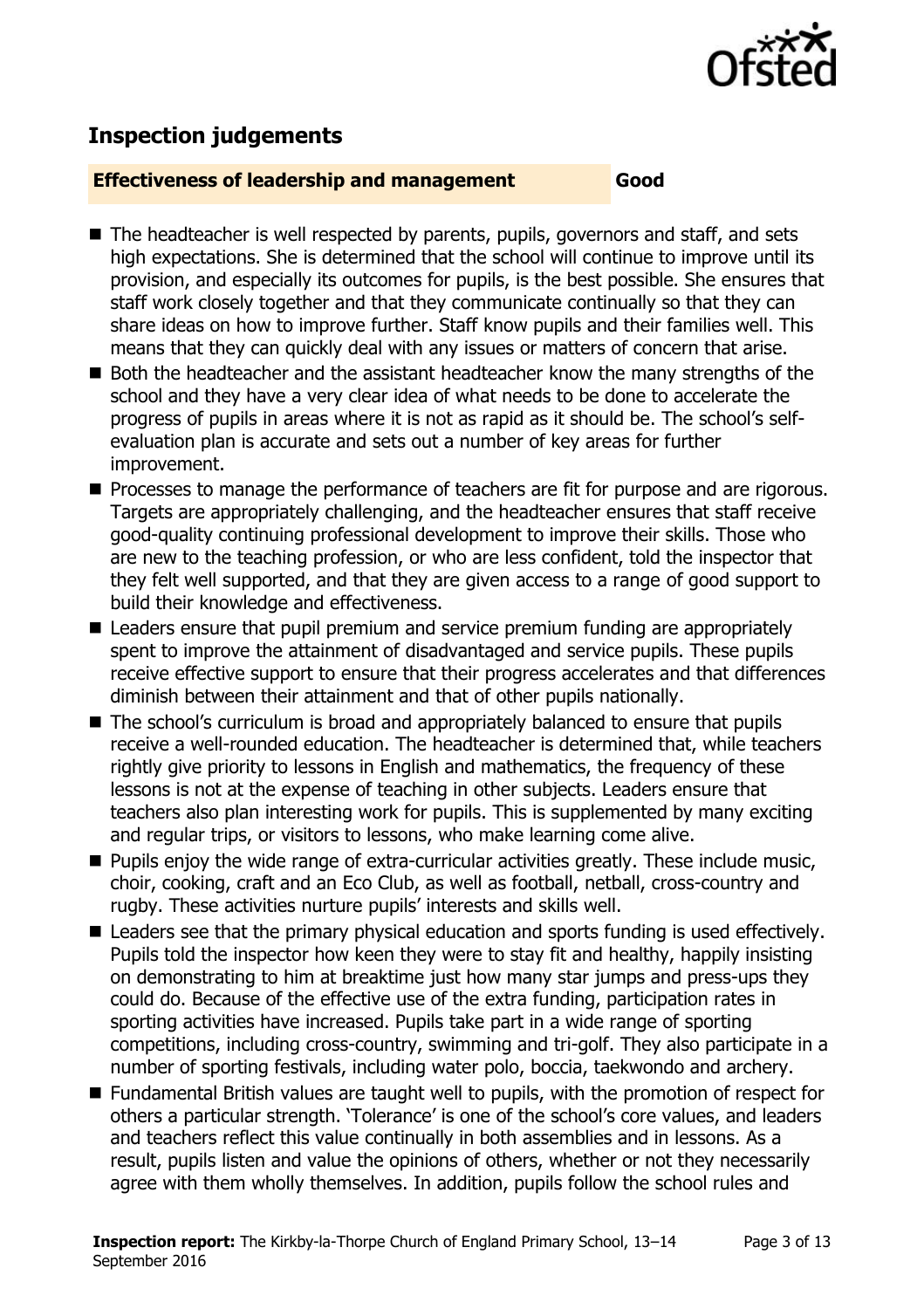

enjoy taking part in the many democratic opportunities to give their opinions. Pupils the inspector met were keen to tell him how they felt that their voice mattered. Pupils take an active part in agreeing their own 'classroom charters', which set out how they should all behave.

- The spiritual, moral, social and cultural development of pupils is also good. Pupils have regular opportunities to stop and reflect on moral issues, such as taking part in worship in line with the school's Christian ethos, or to appreciate the beauty of nature when, for example, going outside with their teachers to see newly-born lambs in the field next to the playground. In addition, the curriculum teaches pupils effectively about the different cultures and religions in Britain and around the world, including different forms of Christianity. As a result, pupils become thoughtful, reflective and knowledgeable young people who are well prepared for life in modern Britain.
- **Parents the inspector met during his visit were extremely positive about all aspects of** the school. This is reflected in the recent survey undertaken by the school, and confirmed by those who responded to Parent View, Ofsted's online survey. As one parent explained, 'The progress my child has made academically over the last year has been superb. The school offers a safe environment to learn in and all the teachers have an open door policy.' Another added, 'I cannot praise the school enough for helping my daughter to settle in. Weaknesses in her abilities were quickly identified and have been addressed by all her teachers.'
- When curriculum levels were abolished nationally, leaders looked to find an alternative system for assessing and tracking pupils' progress. The system they chose has not proved as precise as expected. Leaders have now chosen a better system that is fit for purpose, and have begun to use this to measure and record the outcomes of different groups of pupils accurately, and are passing this information on to the governing body.
- Though subject leaders have monitored the quality of teaching in some classes, senior leaders agree that this has been limited. This is because the senior leaders have mainly undertaken lesson observations themselves. As a result, subject leaders do not have a precise enough knowledge of where teaching is best, and where it is less effective, and thus cannot then plan action effectively enough to address it. Furthermore, they are not required to report to governors such findings as they have. This means that their skills and independence in leading their subject are not as high as they should be, and that the governing body is not able to challenge subject leaders adequately.
- Though the school development plan sets out sensible and well-considered steps to improve where needed, it is not highly effective because the timescales for monitoring actions are not sufficiently detailed. This risks future actions not happening at the time that leaders intended them, or actions being overlooked.
- While the policy for pupils who have special educational needs and/or disabilities is comprehensive, it is not reviewed annually, as required.

### **Governance of the school**

Governors are committed to the school and its pupils, and understand their responsibilities well. They meet frequently with leaders to discuss the provision for pupils and the quality of teaching, learning and assessment. They understand their strategic role, and their responsibilities, well. They check the performance of teachers effectively and do not agree pay rises for teachers unless they are justified by meeting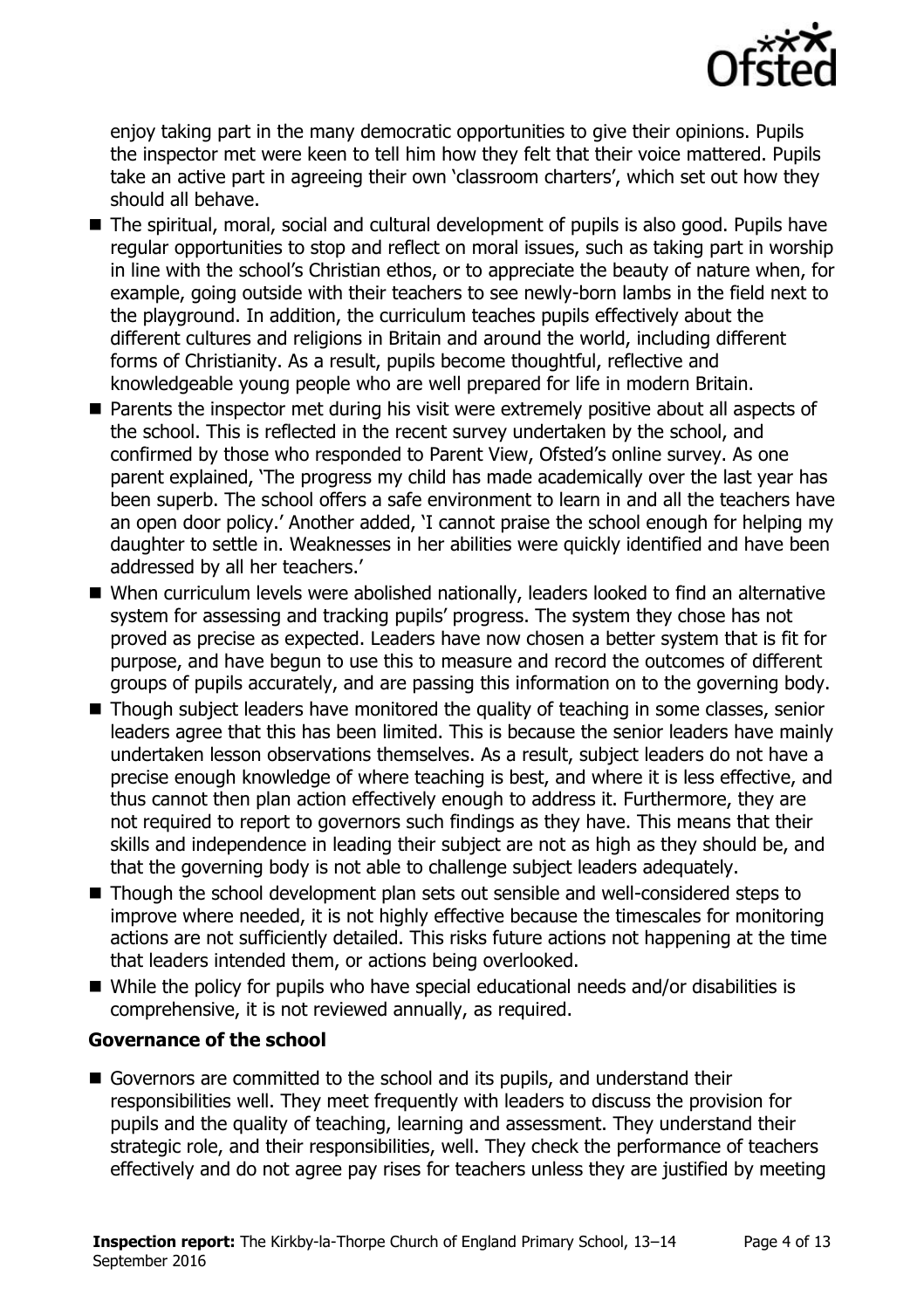

teachers' targets for improvements in classroom performance.

- The governing body checks that the school building is safe for pupils and that risk assessments are correctly completed. They also ensure that the school budget is appropriately used, and that no excessive surplus, or overspending, is occurring.
- Until last year, when national curriculum levels were abolished, governors had a very good understanding of the outcomes of different groups of pupils. Documentary evidence of the meetings of the governing body confirm that, over time, governors have challenged senior leaders very effectively if the performance of any group is lower than it should be. However, as the school's replacement system for tracking pupils' progress has proved to be unreliable, governors are aware that their ability to do this has been restricted recently. They are now confident that the new system will quickly allow them to do this properly again.

### **Safeguarding**

- The arrangements for safeguarding are effective. The headteacher ensures that all staff are appropriately trained in safeguarding, including ways of raising awareness of radicalisation and extremism. Staff understand they have a duty to be vigilant and know well the different forms of abuse. Staff were confident in describing the procedures to report concerns, and fully understand their duty to do this. As a result, there is a clear culture of safety at the school.
- The headteacher, who is the school's designated leader for safeguarding, manages effectively any referrals of concern she receives. Leaders are quick to respond and to make appropriate, brisk contact with external agencies wherever this is needed. Leaders are also diligent in following up concerns if they do not feel the response of agencies, including social care, is appropriate or timely. Wherever possible, leaders seek out and take account of the feelings and views of pupils. Leaders also ensure that they keep parents closely informed of any concerns they have, unless doing so would increase the risk of harm to that pupil.
- New requirements in the latest version of the Department for Education's 'Keeping children safe in education' document mean that the school's current safeguarding policy needs to be amended as soon as possible.

### **Quality of teaching, learning and assessment Good**

- Teachers plan effectively to ensure that the needs of most groups of pupils are met.
- Teachers make learning fun. As a result, pupils want to learn. They pay attention and work hard in class. Pupils the inspector met told him that they enjoy their lessons.
- Relationships between adults and pupils are positive. Teachers take note of the opinions and thoughts of pupils. Pupils recognise this and, as a result, a mutual respect exists between them.
- Teachers teach phonics consistently well. Pupils become capable and confident readers from a young age, able to read with expression and understanding. Teachers successfully encourage in pupils a genuine enjoyment of reading. Where pupils do not recognise a word, they use good strategies to try to read it. Teachers take care to ensure that they give extra practice to those pupils who do not read regularly at home.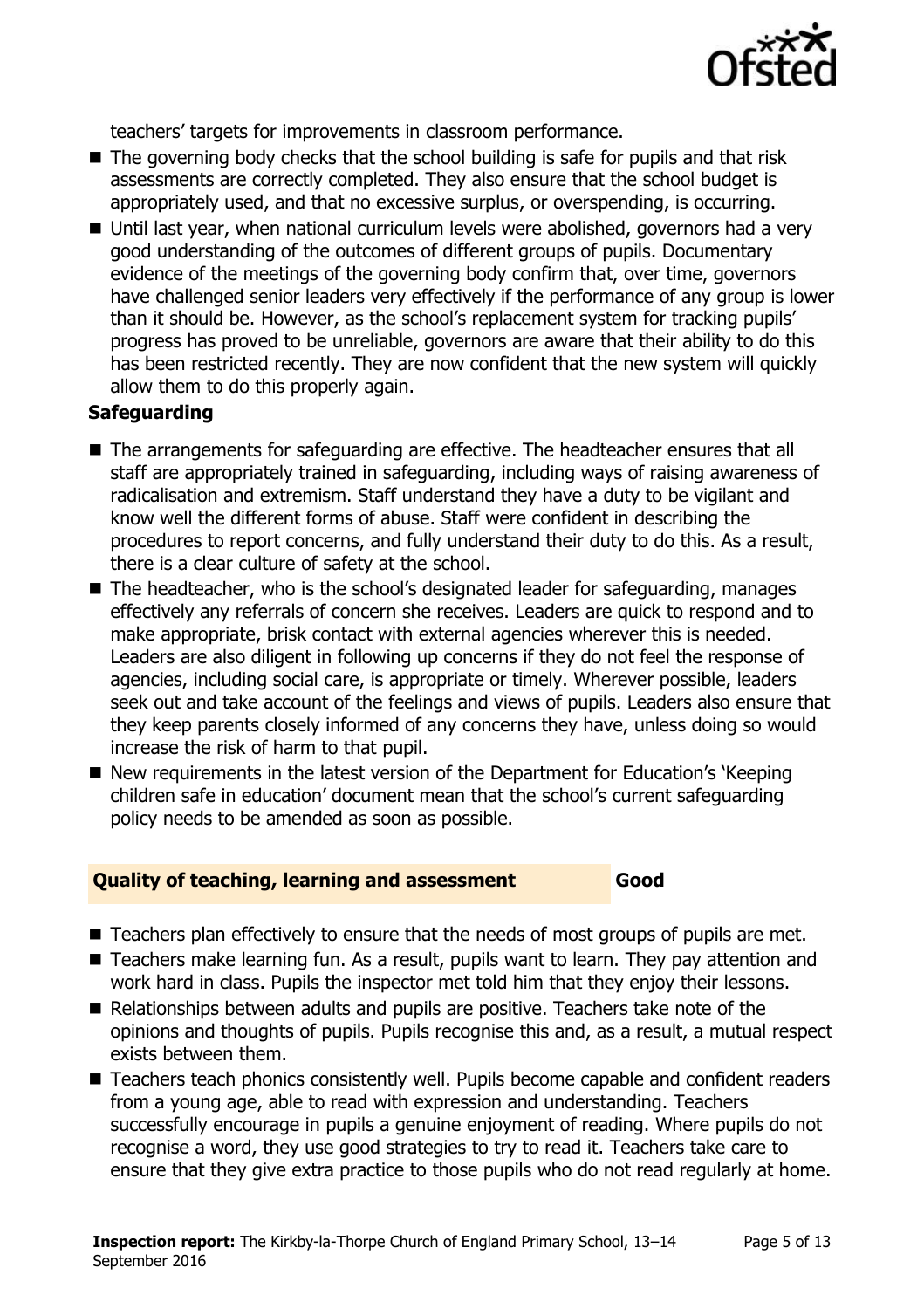

- The teaching of mathematics is particularly effective. As a result, the progress of current pupils is strong. Teachers regularly assess pupils and use this information to plan lessons that teach pupils skills where they are less confident, or need more fluency. Teachers give prompt sheets to pupils that set out clearly the things pupils will learn over the year. This helps pupils to make connections with the different areas of mathematics, and gives them early confidence in the things that teachers will shortly be teaching them.
- Where pupils have lower starting points, teachers are giving them appropriate support. They tackle misconceptions that pupils have well, explaining things in a different way if pupils do not immediately understand.
- Teachers insist that pupils set out their work neatly. From the Reception class onwards they have high expectations that children will write neatly and carefully, and this is sustained throughout all year groups. As a result, pupils' work is neat and completed with pride using an attractive, consistently joined style of writing.
- Set targets help pupils to see what they need to improve next. Pupils say these are useful to them and help them to learn.
- Over time, the teaching of writing has not been as effective as in other subjects. Because of this, pupils' progress in writing has been weaker than it has been in, for example, mathematics. This is because teachers have not given pupils sufficient guidance on how to write effectively in different styles and for different purposes. When teachers choose to model the process it is not consistently effective. Though pupils can independently demonstrate skills in grammar, spelling and punctuation to a high standard, teachers have not made sure that these skills are fully deployed when pupils complete, for example, stories, descriptions or instructions. In addition, staff have not created sufficient opportunities for pupils to understand how they can improve further the writing they have already done. Progress in writing is now improving, but is not yet brisk because teachers do not yet consistently ensure that their teaching includes these features.
- Leaders recognise that teachers do not consistently challenge the most able pupils. This was confirmed by pupils' work seen during the inspection. Too often, the most able pupils are given a task that they can do easily before they are allowed to move on to work that is more difficult. Many of the most able pupils the inspector met confirmed to him that they found the work they are given both in class, and for homework, too easy. As a result, not enough of the most able pupils are reaching the high standards of which they are capable.

#### **Personal development, behaviour and welfare Good**

#### **Personal development and welfare**

■ The school's work to promote pupils' personal development and welfare is good. The headteacher and her staff ensure that the school is a very welcoming and happy one, where pupils are well cared for. Pupils feel confident in their learning, which they discuss appropriately with their peers or with adults. They are not afraid to make errors and regard feedback as a valuable opportunity to know what they need to improve next.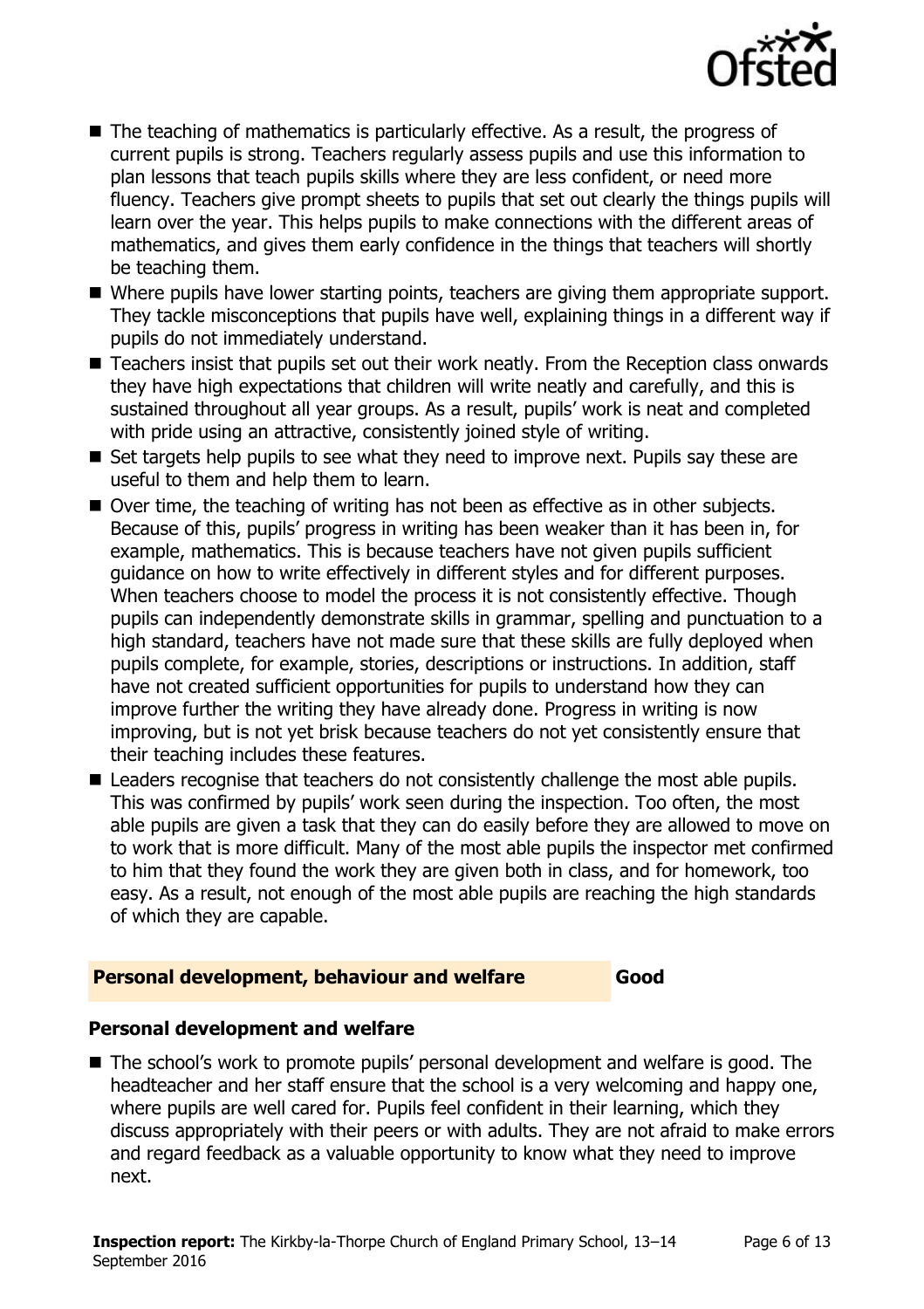

- Pupils the inspector met were all keen to tell him that they felt very safe in school. They say that there is very little bullying or name-calling in school. However, if they are worried about anything, pupils say that they can approach any adult to help them.
- **Pupils are taught about a wide range of risks they may face as they grow up. For** example, they understand how rivers or strangers may be dangerous. The focus on keeping safe begins in the Reception class where, for example, teachers show children how to walk safely outside school by taking them on the pavement to post letters they have written, taking care to avoid traffic. Teachers inform older pupils about other risks, such as drugs and alcohol. Pupils told the inspector that they knew not to give their details online to someone they did not know in person, and never to agree to meet someone they had met while using the internet.
- A very large majority of the parents who responded to Parent View say that the school keeps pupils safe and happy. Those parents the inspector listened to during the inspection confirmed this.

#### **Behaviour**

- The behaviour of pupils is good. Pupils the inspector met said that they were proud to be a part of the school. They wear their uniform smartly and keep the school building tidy and free from litter.
- Staff model high expectations of behaviour well. As a result, pupils are polite to visitors, holding doors open for them and greeting them politely each time. Pupils are courteous to both their peers and to adults, lining up sensibly and walking with care around the school.
- The inspector saw no disruption to learning whatsoever during the inspection. Pupils arrive ready to learn and cooperate well in lessons. They follow the instructions they are given and they complete their tasks to the best of their ability. On the rare occasions when pupils lose focus for a moment, classmates may quickly remind them to pay attention.
- Breaktimes are happy and friendly social occasions. Some pupils act as playground leaders, organising games and activities for others to enjoy. Other pupils, who take on the role of peer mediators, were able to explain in an articulate manner the impact of the responsibilities they hold in school. These pupils listen to, and help to resolve fairly, the differences of any pupils who have fallen out, so that everyone is friends again.
- **Pupils enjoy coming to school to learn. Attendance is above the national average. The** headteacher has worked effectively to help the very small number of families whose children do not attend sufficiently regularly. As a result, there is virtually no low attendance or persistent absence.

#### **Outcomes for pupils Good**

- **Pupils currently in the school are making good progress in all key stages.**
- The proportion of pupils who have reached a good level of development has been broadly in line with the national average for three years.
- $\blacksquare$  The proportion of pupils who have passed the phonics screening check in Year 1 has been at least in line with the national average for the past three years. This year it is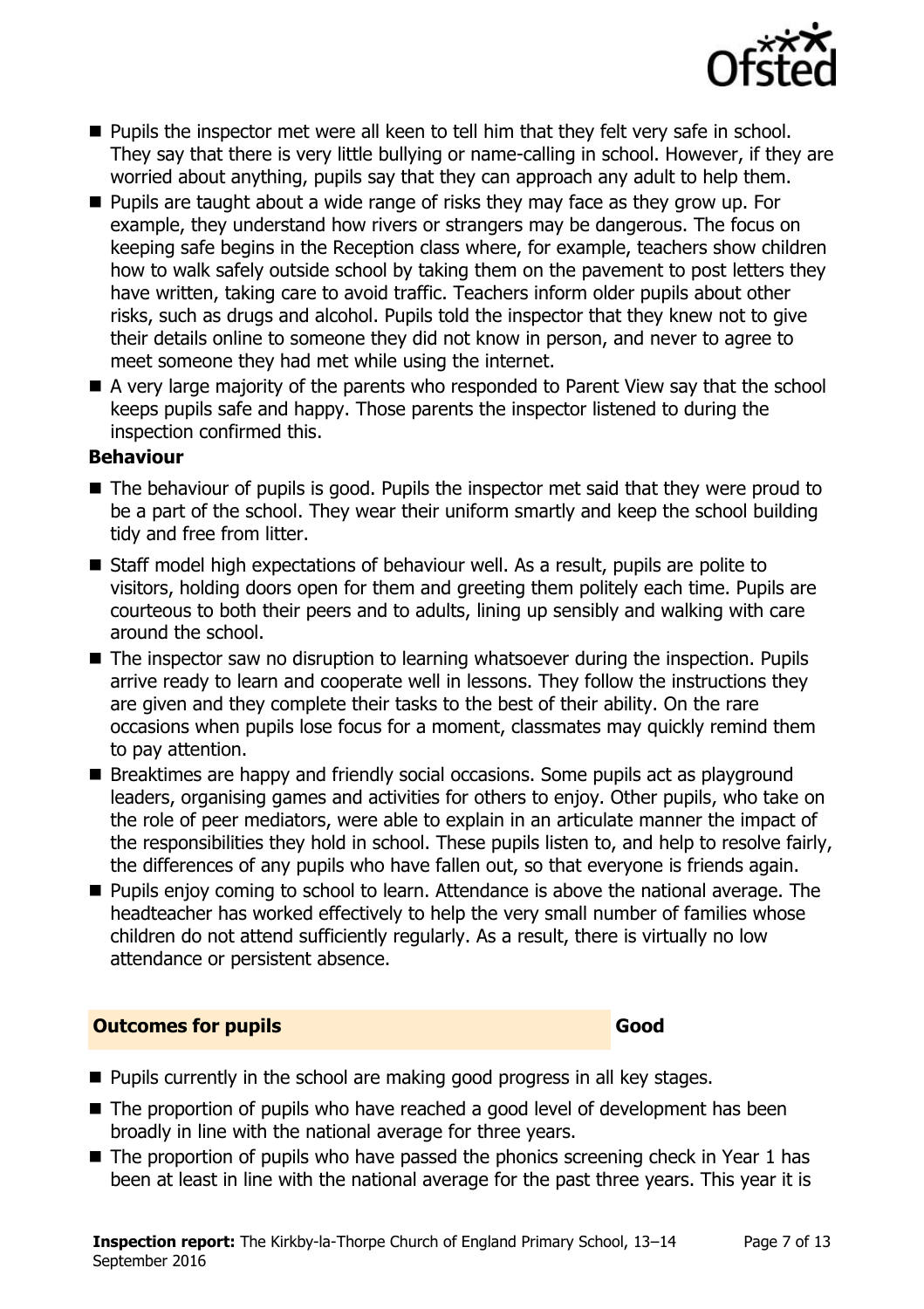

above the current national average.

- Published information shows that pupils' attainment at the end of key stage 1 improved over three years and, overall, was above the national average in 2015. This year, early information suggests that around three quarters met the new expected standard in reading, and almost seven in 10 in writing and mathematics.
- **Pupils' attainment has been at least broadly average over time. In 2015, pupils left the** school with levels of skills approximately one term ahead of similar pupils nationally. Unconfirmed results suggest that the attainment of the most recent Year 6 cohort was much lower. However, this is because these pupils had significantly lower prior attainment when they left key stage 1.
- The latest published results show that progress for pupils is average overall. However, early performance information indicates that writing scores for the Year 6 cohort this year were in the lowest 25% of all schools nationally. This was because the teaching of writing over time for these pupils was not consistently good. Although an improved system of showing pupils how to write well was put in place in spring 2016, its impact was not enough to improve sufficiently the overall progress score for these pupils. Because of this lower result, the inspector undertook a comprehensive scrutiny of work from current pupils. This showed convincingly that progress in writing, though not as strong as in other subjects, is good overall and is improving.
- As a result of effective teaching, pupils make good progress in a wide range of subjects, in addition to English and mathematics. Pupils' books from different year groups show that, for instance, in science, pupils learn to conduct different investigations, with increasing independence. They understand the need for a fair test, make sensible predictions, measure accurately and draw appropriate conclusions. In history, pupils learn about the cultures and important events in a wide range of countries and historical periods. For example, pupils in Year 5 learn to compare and contrast life in ancient Egypt with the culture of the Anglo-Saxons. In religious education, pupils learn about, for instance, the Jewish faith as well as the rituals of Christianity.
- Pupils who have special educational needs and/or disabilities are supported well and make good progress from lower starting points. Staff quickly identify their needs. Skilled teaching assistants then support them well, but promote the independence of these pupils by not giving them more help than they need. As a result, these pupils improve quickly. For example, one pupil who several months earlier was unable to construct a full sentence wrote in his story, 'I had the urge to add my name to the wall. I felt like someone was watching me!'
- Disadvantaged pupils are making good progress. The numbers of disadvantaged pupils are too small to report on the specific outcomes of different cohorts without the risk of identifying the pupils concerned. However, those who begin with lower starting points are given effective support to be able to catch up. Disadvantaged pupils who are mostable are given additional and challenging work to enable them to extend and deepen their skills. As a result, the overall differences in attainment between these pupils and others nationally are diminishing.
- Although the most able disadvantaged pupils are well provided for, not enough of the other most able pupils are making the progress that they are capable of, particularly in writing. While these pupils are making at least expected progress, it is not rapid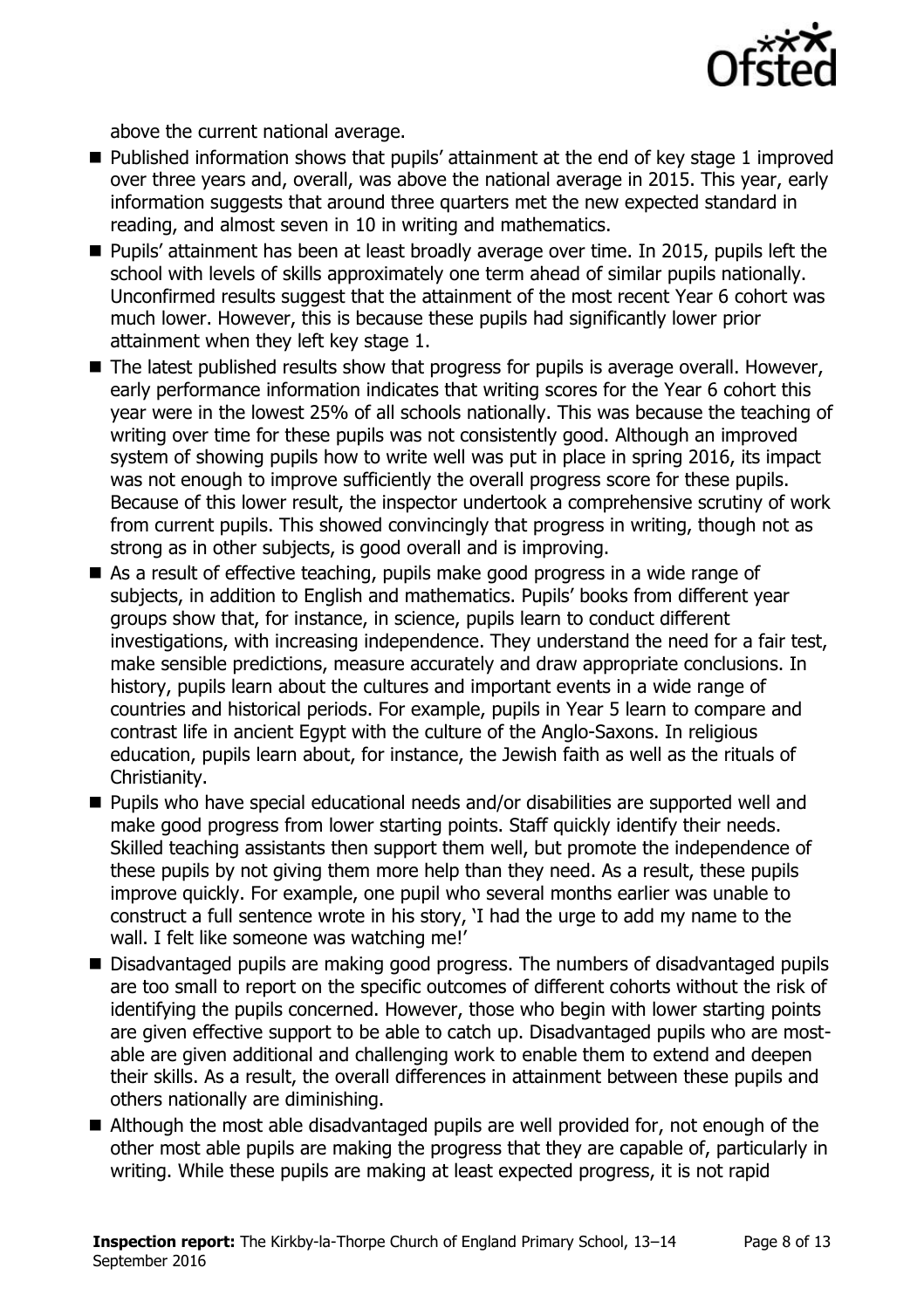

enough.

#### **Early years provision Good Good**

- The Reception classroom is a friendly and welcoming place, and staff are kind to children. As a result, children quickly settle in and are keen to learn. The outside area is full of attractive resources, which adults use well to help children learn.
- Teaching is good in the early years. Lessons are exciting, and make children want to join in. The Reception teacher plans learning effectively with teaching assistants to cover all areas of learning. Often one activity helps to build a skill in many areas. For instance, pupils learn not only to practise their early writing, but also to improve their motor skills by learning together to pick up grains of rice with tweezers. This gives them an opportunity to cooperate, to discuss what they are doing with adults, to persist when they find a task challenging, but also to grip pencils and pens more confidently. Staff then assess how much children have learned from the tasks they are given, and adjust their next lessons accordingly.
- Because of good teaching, children are keen to have a go and show what they can do. They also listen to adults, who take care to guide them to find the correct answer for themselves.
- Staff teach children how to behave safely from a young age. For example, the local police community support officer visits them and teaches them what to do if they ever become lost. Staff follow this up by getting children to learn their own address so they can tell a trusted adult if they cannot find their parent or carer.
- Staff also model good behaviour, insisting that children communicate politely and correctly. Parents say that they have noted that their children are then applying this at home.
- The Reception teacher ensures that he works with parents well. Parents are asked about their child's abilities before they begin, and staff use this knowledge to help them quickly assess children's skills. The teacher also takes a photograph of the parent with his or her child early on in the autumn term, and asks them to write a wish for their child by the time they leave for Year 1. Both are displayed in the classroom entrance. Parents who the inspector spoke with said that they find this a touching start to their child's education. Many parents also take advantage of the school's online facility to send photographs and details to staff of the things their children are learning at home. Thus, these things can be celebrated in class, as well as being used to inform teachers' own assessments of the progress children are making.
- Children make good progress from their starting points and, by the time they leave, are well prepared overall to begin in Year 1. Because the numbers of pupils who are disadvantaged, or have special educational needs and/or disabilities are very small, it is not possible to report on their outcomes without risk of identifying those pupils. However, staff ensure that the pupil and service premium funding is spent effectively, as well as working well with outside agencies to ensure that pupils receive additional help where this is needed.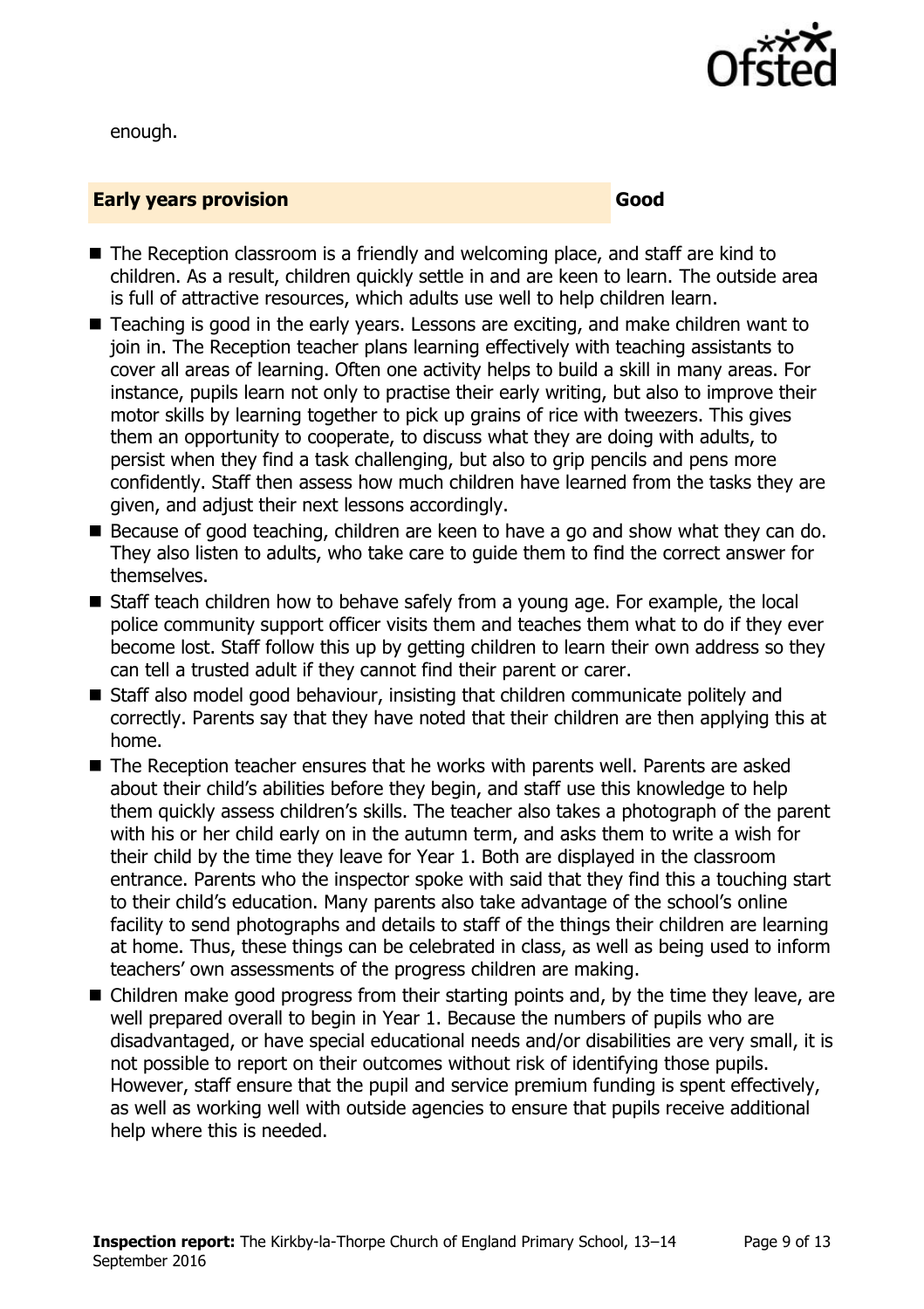

# **School details**

| Unique reference number | 140445       |
|-------------------------|--------------|
| Local authority         | Lincolnshire |
| Inspection number       | 10019117     |

This inspection was carried out under section 8 of the Education Act 2005. The inspection was also deemed a section 5 inspection under the same Act.

| Type of school                      | Primary                      |
|-------------------------------------|------------------------------|
| <b>School category</b>              | Academy converter            |
| Age range of pupils                 | 4 to 11                      |
| <b>Gender of pupils</b>             | Mixed                        |
| Number of pupils on the school roll | 143                          |
| Appropriate authority               | The governing body           |
| Chair                               | Andrew Parker (Acting Chair) |
| <b>Headteacher</b>                  | <b>Katie Gravil</b>          |
| Telephone number                    | 01529302595                  |
| <b>Website</b>                      | www.kltprimary.co.uk         |
| <b>Email address</b>                | enquiries@kltprimary.co.uk   |
| Date of previous inspection         | Not previously inspected     |

### **Information about this school**

- This is a much smaller than average primary school.
- The proportion of pupils supported through the pupil premium funding is much lower than average. The pupil premium is additional funding for those pupils who are known to be eligible for free school meals or who are looked after by the local authority.
- The proportion of pupils from minority ethnic backgrounds is well below average. Most pupils are of a White British background.
- The school meets the government's current floor standards, which set the minimum requirements for pupils' attainment and progress in reading, writing and mathematics by the end of Year 6.
- The school converted to become an academy in December 2013. Its predecessor school was inspected in January 2012 and was judged to be a good school.
- The school meets requirements on the publication of specified information on its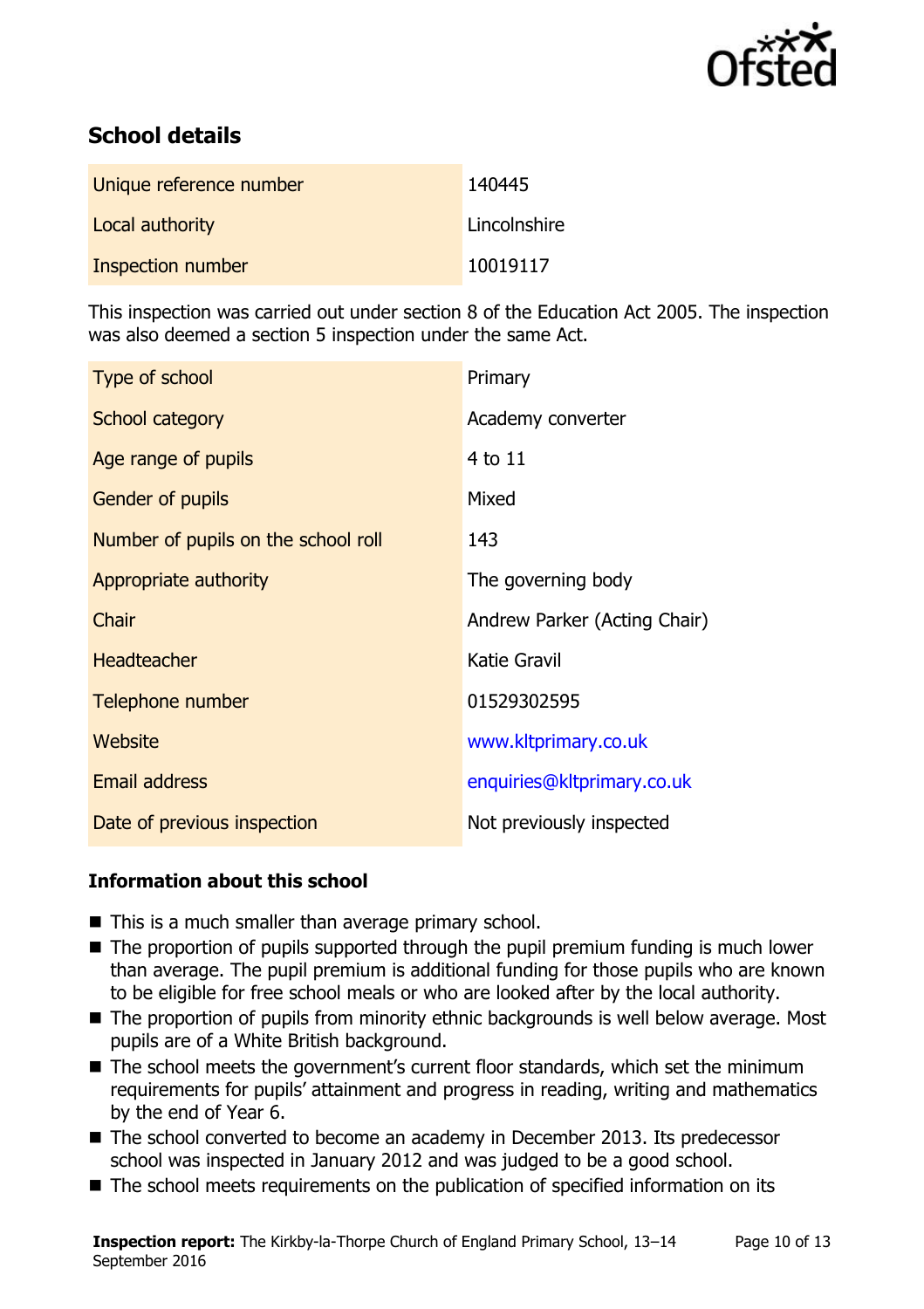

website.

■ The school complies with Department for Education guidance on what academies should publish.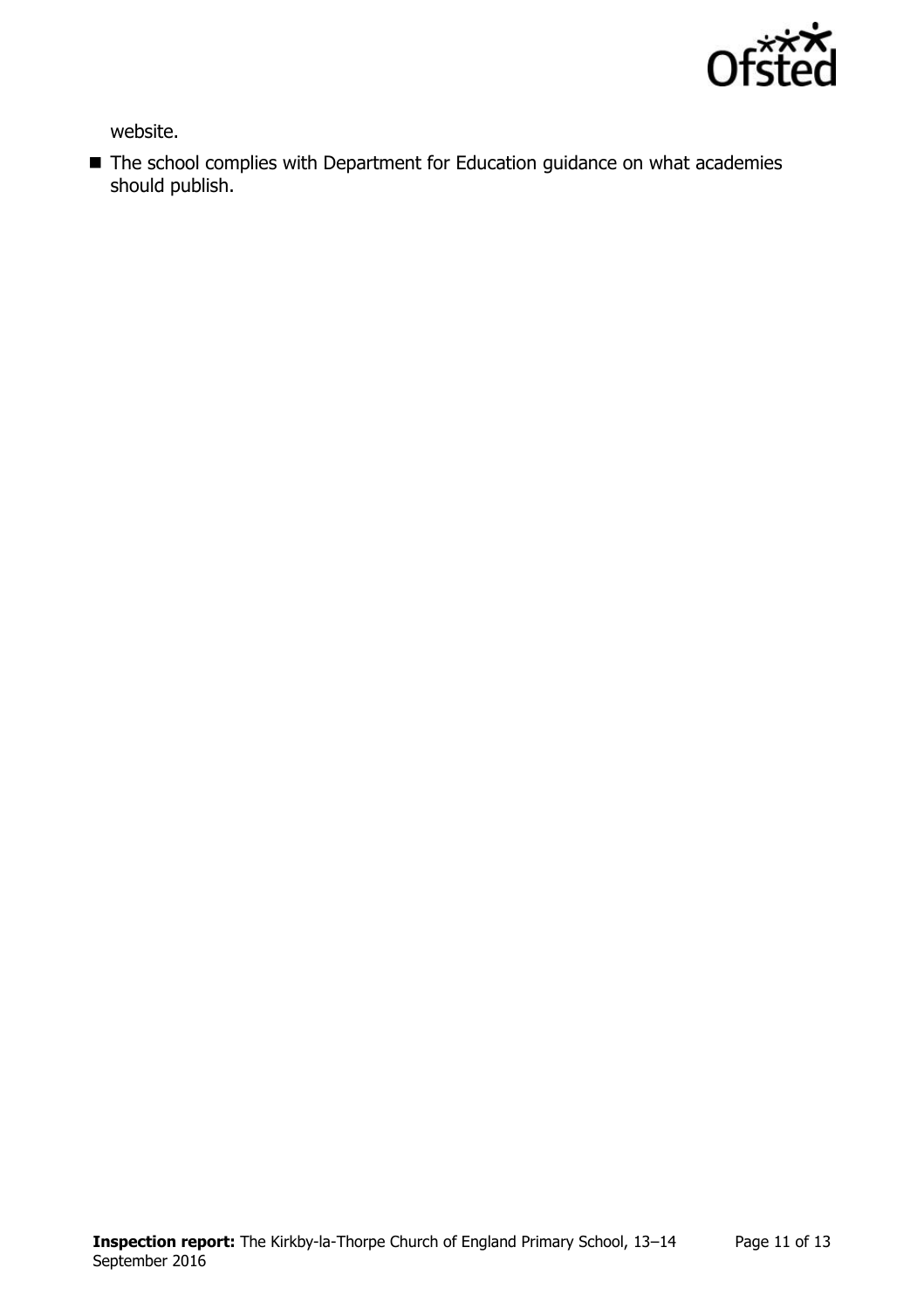

# **Information about this inspection**

- The inspector observed learning in all key stages of the school and in all classes. All of the observations took place accompanied by the headteacher or assistant headteacher. In total, six lessons, or parts of lessons, were observed. The inspector also scrutinised many examples of pupils' work. In addition, he heard pupils of different ability levels read. He observed pupils' behaviour at breaktime and as they moved around the school.
- The inspector held meetings with senior leaders, subject leaders, representatives of the governing body, and pupils. He analysed 29 responses on Parent View, looked at the free-text comments submitted by those parents, spoke with parents at the beginning of the day, and took account of responses to the most recent parental and pupil surveys carried out by the school.
- The inspector looked at a wide range of documentation, including the school's development plan and self-evaluation, policies and records related to safeguarding, records of pupils' behaviour, the school's information about pupils' outcomes and attendance, and records of meetings of the governing body.
- The inspector also checked the school's website and ensured that it meets the requirements on the publication of specified information.
- A breakfast club, also managed by the governing body, was also included in the inspection.

#### **Inspection team**

Roary Pownall, lead inspector **Her Majesty's Inspector**